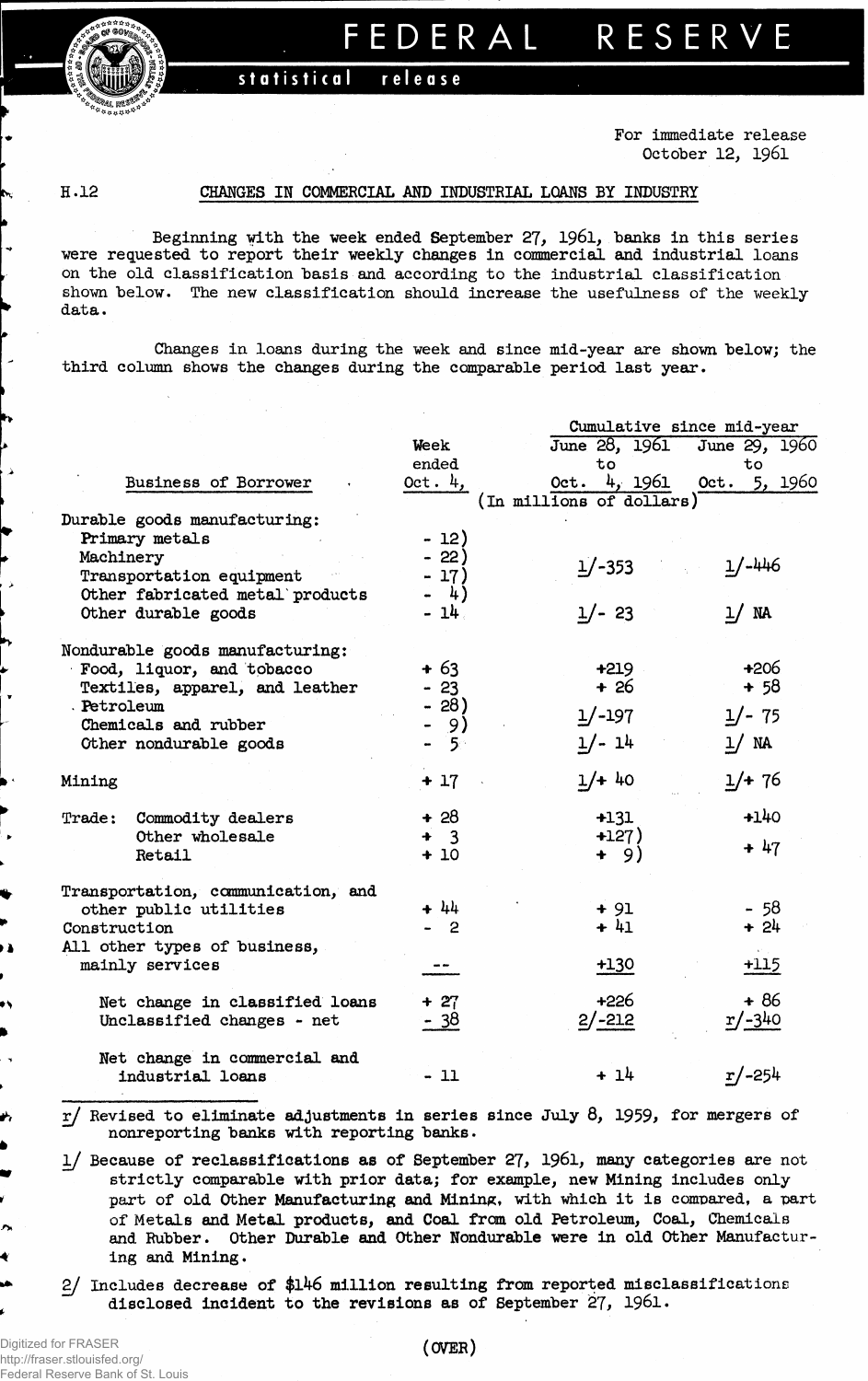**A monthly table on the old classification basis is attached, showing changes during September compared with the preceding month and with September i960, and also showing changes during the past 12 months.**

**All industrial classifications except manufacturers of textiles, apparel, and leather products, commodity dealers, and "other" types of "business concerns showed net increases in loans in September; in all but two instances the changes were in the same direction as in September i960.**

**The increase in loans to public utilities was the largest monthly increase in this category since September i960.**

Digitized for FRASER http://fraser.stlouisfed.org/ Federal Reserve Bank of St. Louis

 $\overline{\mathbf{y}}$ 

د.

 $\overline{\phantom{a}}$ 

ì.

ø,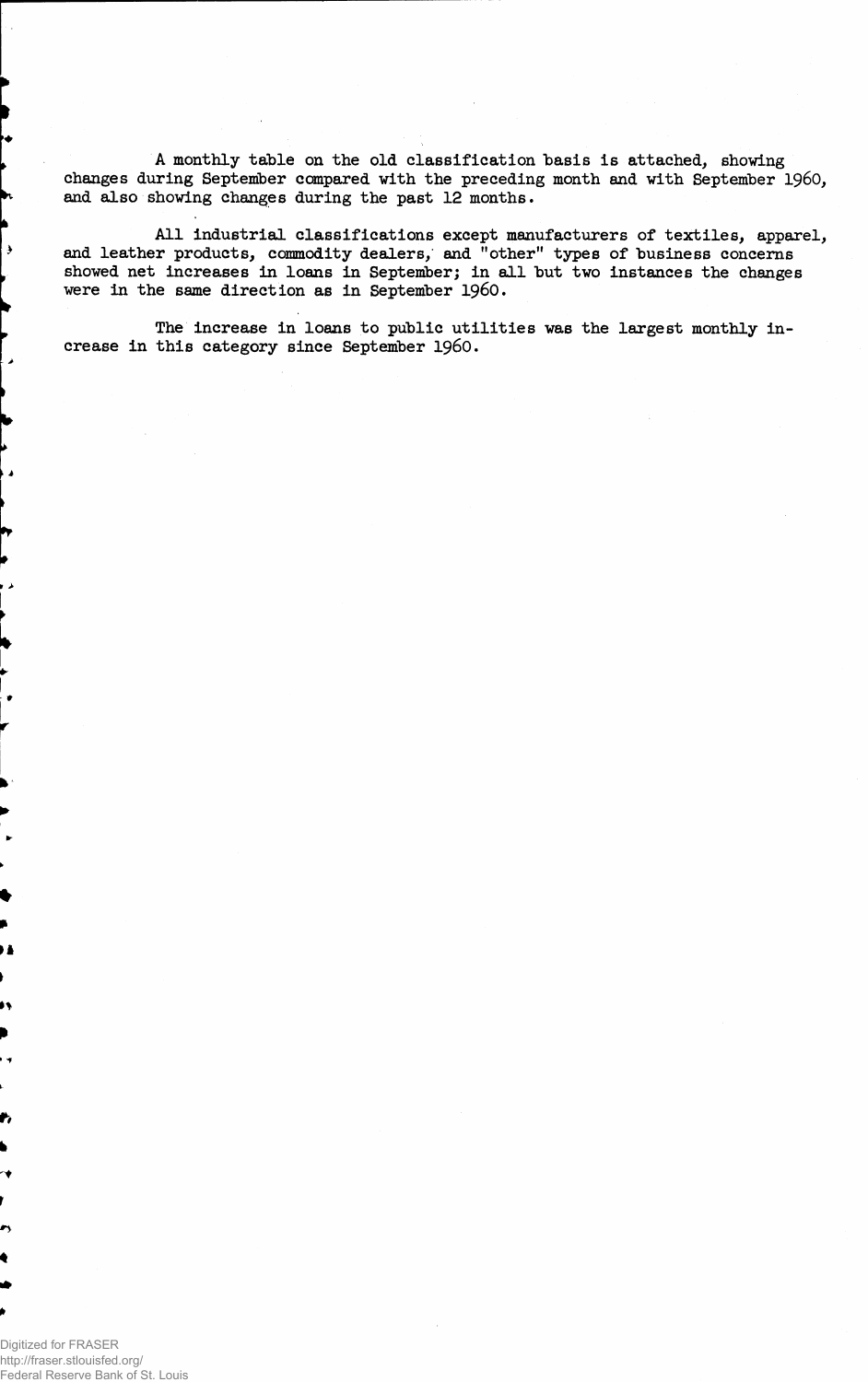$H.12(a)$ 

CHANGES IN COMMERCIAL AND INDUSTRIAL LOANS OF A SAMPLE OF WEEKLY REPORTING MEMBER BANKS BY INDUSTRY AND FEDERAL RESERVE DISTRICT, WEEK ENDED WEDNESDAY, OCTOBER 4, 1961

|                                                                                                                                                               | All Dis-                                                             |                                                       | New                                             | Phila-                                                                   | Cleve-                                                        | Rich-                                                                |                                                                          |                                                 | St.                                          | Minne-Kansas                                               |                                                                  | <b>Dallas</b>                                                             | San Fran-                                      |
|---------------------------------------------------------------------------------------------------------------------------------------------------------------|----------------------------------------------------------------------|-------------------------------------------------------|-------------------------------------------------|--------------------------------------------------------------------------|---------------------------------------------------------------|----------------------------------------------------------------------|--------------------------------------------------------------------------|-------------------------------------------------|----------------------------------------------|------------------------------------------------------------|------------------------------------------------------------------|---------------------------------------------------------------------------|------------------------------------------------|
| <b>Business of Borrower</b>                                                                                                                                   | tricts                                                               | Boston                                                |                                                 | York delphia                                                             | land                                                          | mond                                                                 |                                                                          |                                                 |                                              | Atlanta Chicago Louis apolis                               | $\overline{\phantom{a}}$ City                                    |                                                                           | cisco                                          |
| Durable goods manufacturing:<br>Primary metals<br>Machinery<br>Transportation equipment<br>Other fabricated metal products<br>Other durable goods             | $-11.5$<br>22.4<br>$\sim$<br>$-17.1$<br>4.4<br>$-13.6$               | .8<br>$\mathbf{-1}$<br>$-2.3$<br>- .6                 | $-7.1$<br>$-10.8$<br>$-9.3$<br>$-4.2$<br>$+1.6$ | $- 0.3$<br>$+1.2$<br>$-1$<br>$-1$<br>$-.6$                               | $+$ .2<br>$-1.2$<br>$-2.0$<br>$+1.5$<br>$- 0.5$               | $- .3$<br>$-.1$<br>$\bullet\bullet$<br>$-.1$<br>$-2.1$               | (In millions of dollars)<br>$+ .3$<br>$-.1$<br>$-.5$<br>$-.5$<br>$-$ , 4 | $-2.8$<br>$-3.6$<br>$ -$<br>$-3.6$<br>$-3.8$    | $-.4$<br>$- 0.9$<br>$-.5$<br>$-1.0$<br>$-.2$ | $-2.4$<br>$\blacksquare$ $\blacksquare$<br>$+.6$<br>$- .3$ | $+ 1$<br>$\rightarrow$ $\rightarrow$<br>$-.1$<br>$+1.0$<br>$-.1$ | 2.3<br>.9<br>$\ddotmark$<br>$\cdot$ <sup>2</sup><br>2.8<br>$\blacksquare$ | $+1.9$<br>$-5.3$<br>$-1.9$<br>$+2.2$<br>$-3.8$ |
| Nondurable goods manufacturing:<br>Food, liquor, and tobacco<br>Textiles, apparel, and leather<br>Petroleum<br>Chemicals and rubber<br>Other nondurable goods | $+62.5$<br>$-22.6$<br>28.0<br>$\sim$<br>9.3<br>5.4<br>$\blacksquare$ | $\cdot$ 8<br>$+$<br>$-2.5$<br>$+1.1$<br>$+$ $\cdot$ 3 | $+39.7$<br>$-3.7$<br>$-2.2$<br>$-3.3$<br>$-3.6$ | $+3.6$<br>$-2.0$<br>$-.7$<br>$\qquad \qquad \bullet \, \bullet$<br>$-.8$ | $+1.1$<br>$-.6$<br>- .6<br>$-5.6$<br>$\overline{\phantom{a}}$ | $\ddotsc$<br>$-7.4$<br>$\overline{\phantom{a}}$ .<br>$+1.6$<br>$+ 1$ | - .6<br>$+1.9$<br>$+ .1$<br>$+ .2$<br>$-$ .4                             | $+6.6$<br>$-1.9$<br>$+1.0$<br>$-3.4$<br>$+ 2.1$ | $+1.3$<br>$-2.4$<br>$-.2$<br>$+ .1$<br>$-.2$ | $-2.2$<br>$-$ .4<br>$-.1$<br>$+ 1$<br>$\frac{1}{2}$        | $\cdot$ 3<br>$-.5$<br>$-$ ,4<br>$-.2$<br>$-1$                    | $\ddotmark$<br>$-5$<br>$-1.9$<br>$-24.3$<br>1.6                           | $+11.2$<br>$-1.2$<br>$- 0.6$<br>$-1.2$         |
| Mining                                                                                                                                                        | $+16.5$                                                              | $\frac{1}{2}$                                         | $-1.1$                                          | $+ 1$                                                                    | $- 0.5$                                                       | $\frac{1}{2}$                                                        | - .6                                                                     | $-1.5$                                          | $-.1$                                        | $-.1$                                                      | $-16$                                                            | $+21.4$                                                                   | $- 0.5$                                        |
| Trade: Commodity dealers<br>Other wholesale<br>Retail                                                                                                         | $+27.7$<br>3.0<br>$+$<br>$+9.7$                                      | $- 0.9$<br>$-2.5$<br>$+ 6.5$                          | $+21.6$<br>$+1.2$<br>$-2.5$                     | $-.4$<br>$-$ , 4<br>$+$ .4                                               | $+$ .4<br>$-1.8$<br>$+1.5$                                    | $+1.1$<br>$+ 1$<br>$+1.3$                                            | $+7$<br>$+1.4$<br>$+3.0$                                                 | $+1.4$<br>$+ 0.9$<br>$+5.3$                     | $+2.6$<br>$+ 1$<br>$+1.3$                    | $-3.8$<br>$-.2$<br>$-1.0$                                  | $-.1$<br>$-.2$<br>$-2.3$                                         | 1.0<br>$+$                                                                | $+ 5.5$<br>$+3.4$<br>$-1.1 - 2.7$              |
| Transportation, communication, and other<br>public utilities                                                                                                  | $+ 44.0$                                                             | $-1.3$                                                | $+21.9$                                         | $+6.9$                                                                   | $+10.4$                                                       | $+ .3$                                                               | $-.2$                                                                    | $+6.8$                                          | $-1.4$                                       | $+1.3$                                                     | $-1.0$                                                           | $\cdot$ 2                                                                 |                                                |
| Construction                                                                                                                                                  | $-2.2$                                                               | $+ 1.2$                                               | $-7.9$                                          | $\ddot{ }$ + .2                                                          | .4                                                            | $-.9$                                                                | $-5.1$                                                                   | $+1.7$                                          | $+ .2$                                       | $+ .5$                                                     | $- .3$                                                           | 3.3<br>$+$                                                                | $+ 5.3$                                        |
| All other types of business, mainly services                                                                                                                  | $\sim$ 100 mm $^{-2}$                                                | $-1.9$                                                | $-8.2$                                          | $-1.4$                                                                   | $-.6$                                                         | $-1.0$                                                               | $-1.9$                                                                   | $-1.1$                                          | $-1.4$                                       | $+1.7$                                                     | $+ .9$                                                           | $+ 6.2$                                                                   | $+8.7$                                         |
| Net change in classified loans $1/$                                                                                                                           | $+26.9$                                                              | $-3.0$                                                | $+22.1$                                         | $+5.3$                                                                   | $+1.3$                                                        | $-6.6$                                                               | $-2.7$                                                                   | $+3.7$                                          | $-3.1$                                       | $-6.3$                                                     | $-4.2$                                                           |                                                                           | $+21.1$<br>$\cdot 7$                           |
| Unclassified changes - net                                                                                                                                    | $-37.9$                                                              | $-19.0$                                               | $-7.1$                                          | $-1.3$                                                                   | $-1.3$                                                        | $+5.6$                                                               | $- .3$                                                                   | $-10.7$                                         | $+2.1$                                       | $+1.3$                                                     | $+3.2$                                                           | $\blacksquare$                                                            | $-10.1$<br>$\cdot$ 3                           |
| Net change in commercial and<br>industrial loans                                                                                                              | $-11.0$                                                              | $-22.0$                                               | $+15.0$                                         | $+4.0$                                                                   |                                                               | $-1.0$                                                               | $-3.0$                                                                   | $-7.0$                                          | $-1.0$                                       | $-5.0$                                                     | $-1.0$                                                           | $-1.0$                                                                    | $+11.0$                                        |

1/ About 200 weekly reporting member banks are reporting changes in their larger loans as to industry; these banks hold about 95 per cent of total commercial and industrial loans of all weekly reporting member banks and about 70 per cent of those of all commercial banks.

 $\mathcal{L} = \mathcal{L} = \mathcal{L} = \mathcal{L} = \mathcal{L} = \mathcal{L} = \mathcal{L} = \mathcal{L} = \mathcal{L} = \mathcal{L} = \mathcal{L} = \mathcal{L} = \mathcal{L} = \mathcal{L} = \mathcal{L} = \mathcal{L} = \mathcal{L} = \mathcal{L} = \mathcal{L} = \mathcal{L} = \mathcal{L} = \mathcal{L} = \mathcal{L} = \mathcal{L} = \mathcal{L} = \mathcal{L} = \mathcal{L} = \mathcal{L} = \mathcal{L} = \mathcal{L} = \mathcal{L} = \mathcal$ 

 $\mathbf{1}$  and  $\mathbf{1}$  and  $\mathbf{1}$  and  $\mathbf{1}$  and  $\mathbf{1}$  and  $\mathbf{1}$  and  $\mathbf{1}$  and  $\mathbf{1}$  and  $\mathbf{1}$  and  $\mathbf{1}$  and  $\mathbf{1}$  and  $\mathbf{1}$  and  $\mathbf{1}$  and  $\mathbf{1}$  and  $\mathbf{1}$  and  $\mathbf{1}$  and  $\mathbf{1}$  and

 $f(x) = \sum_{i=1}^{n} f(x_i)$ 

-∽

Digitized for FRASER

ttp://fraser.stlouisfed.org/

ederal Reserve Bank of St. Louis